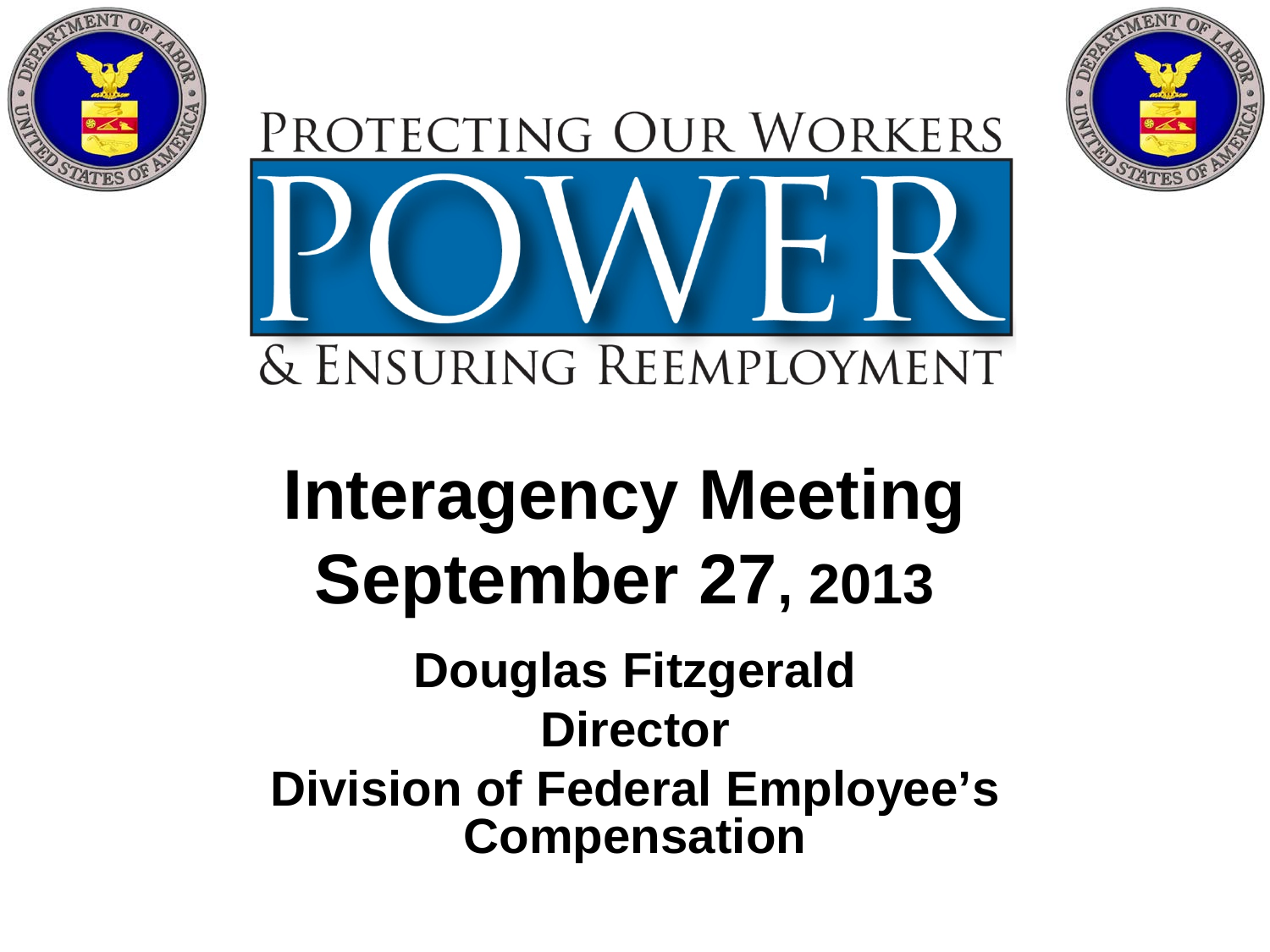# POWER: FY 2013 Results (Through 3rd Q)

OWCP-tracked Goals 4 through 7

| <b>All Government</b><br>(less USPS)                       | <b>FY12</b><br><b>Target</b> | <b>FY12</b><br><b>Year End</b><br><b>Result</b> | <b>FY13</b><br><b>Target</b> | <b>FY13</b><br><b>Result</b> |
|------------------------------------------------------------|------------------------------|-------------------------------------------------|------------------------------|------------------------------|
| <b>Goal 4: Timely Filing of Claims</b>                     | 82.0%                        | 86.2%                                           | 87.75%                       | 86.53%                       |
| <b>Goal 5: Timely Filing of Wage</b><br><b>Loss Claims</b> | 64.0%                        | 75.9%                                           | 75.68%                       | 79.02%                       |
| <b>Goal 6: Lost Production Days</b>                        | 35.1                         | 34.5                                            | 34.7                         | 34.8                         |
| <b>Goal 7: Return to Work Rate</b>                         | 88.4%                        | 91.5%                                           | 93.38%                       | 91.89%                       |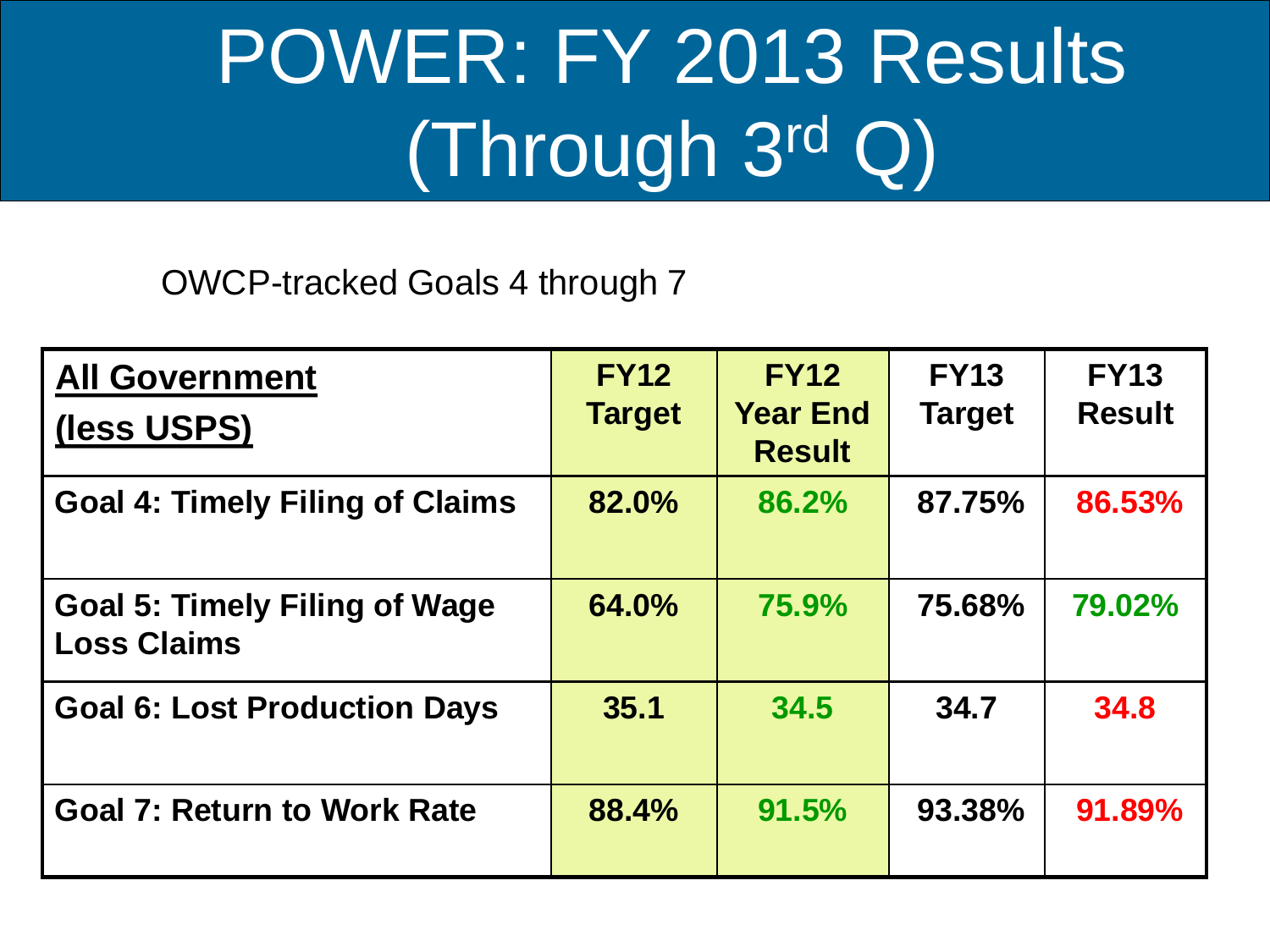# POWER Goal 4: CA-1/2 Timeliness FY2013 through 3rd Q

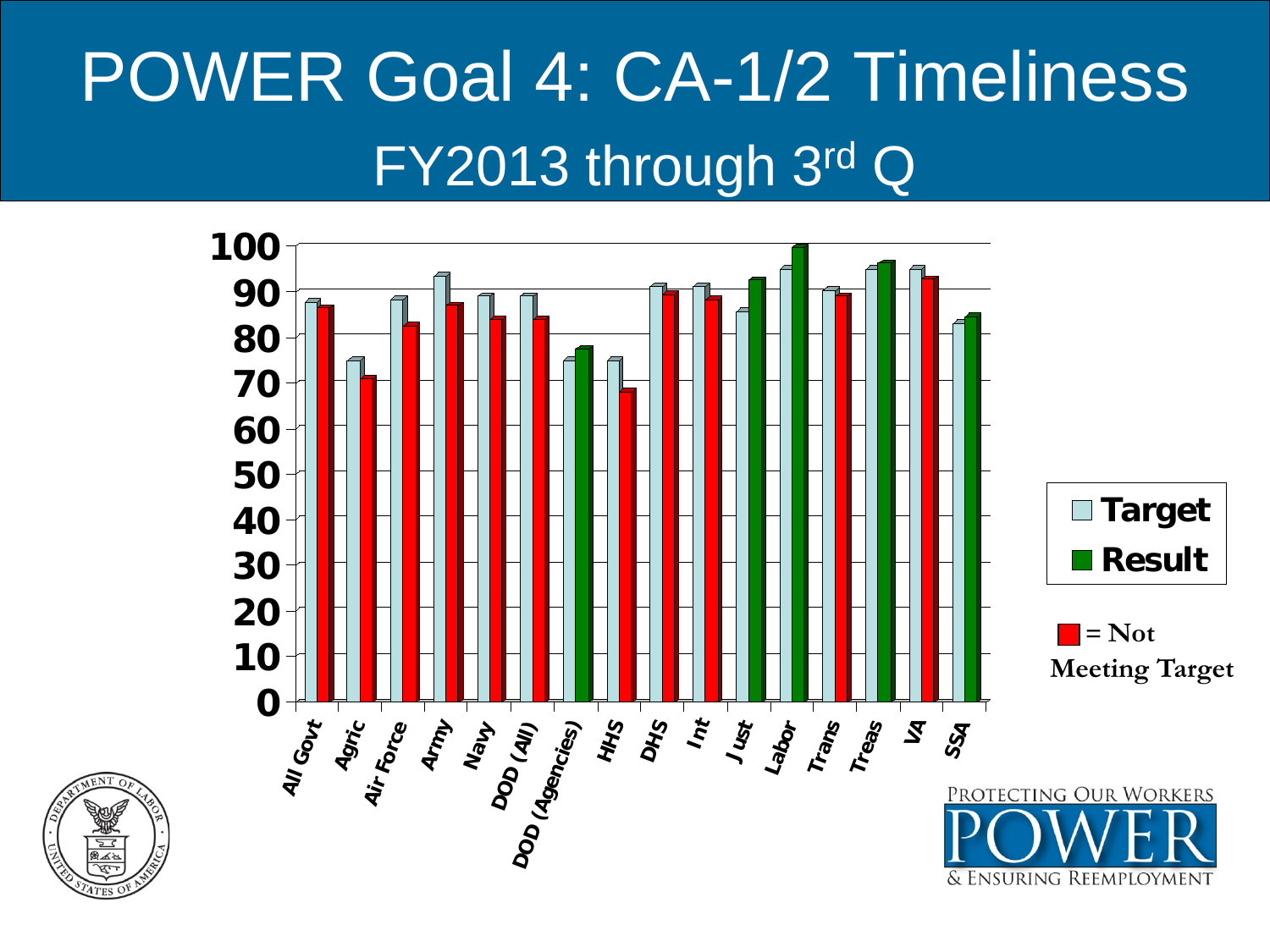### POWER Goal 5: CA-7 Timeliness FY2013 through 3rd Q

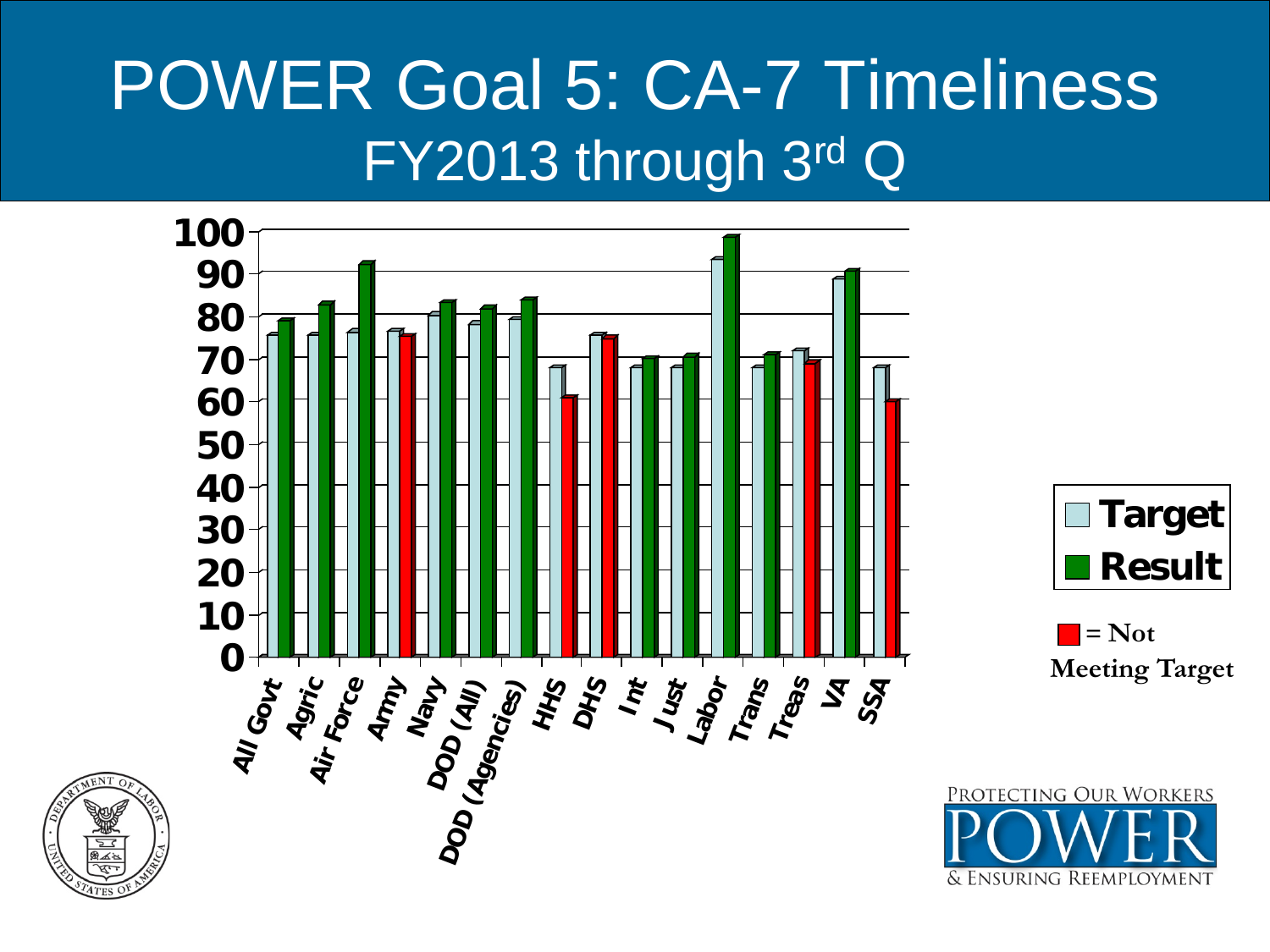#### POWER Goal 6: Lost Production Days FY2013 through 3rd Q

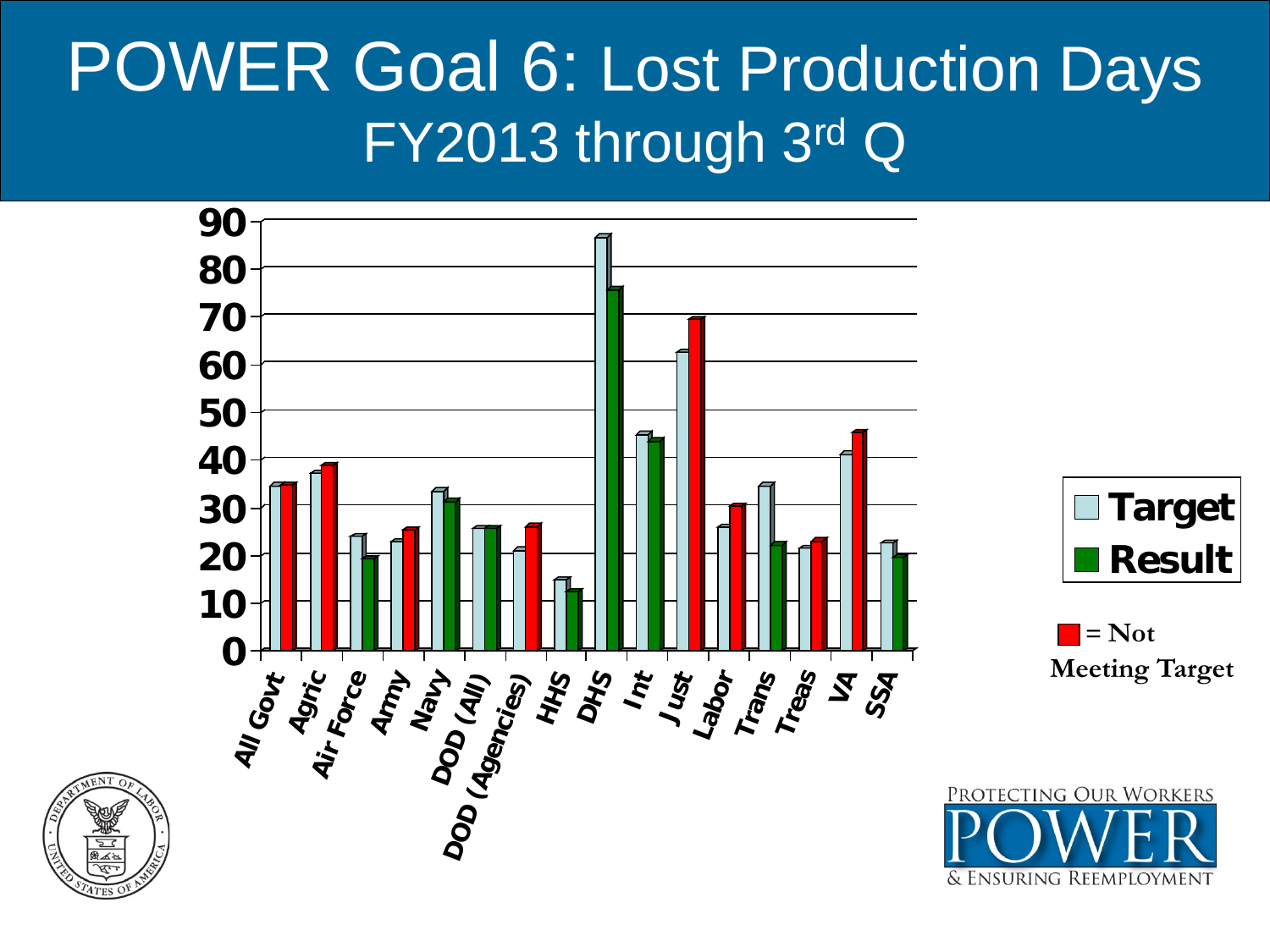# POWER Goal 7: RTW FY2013 through 3rd Q